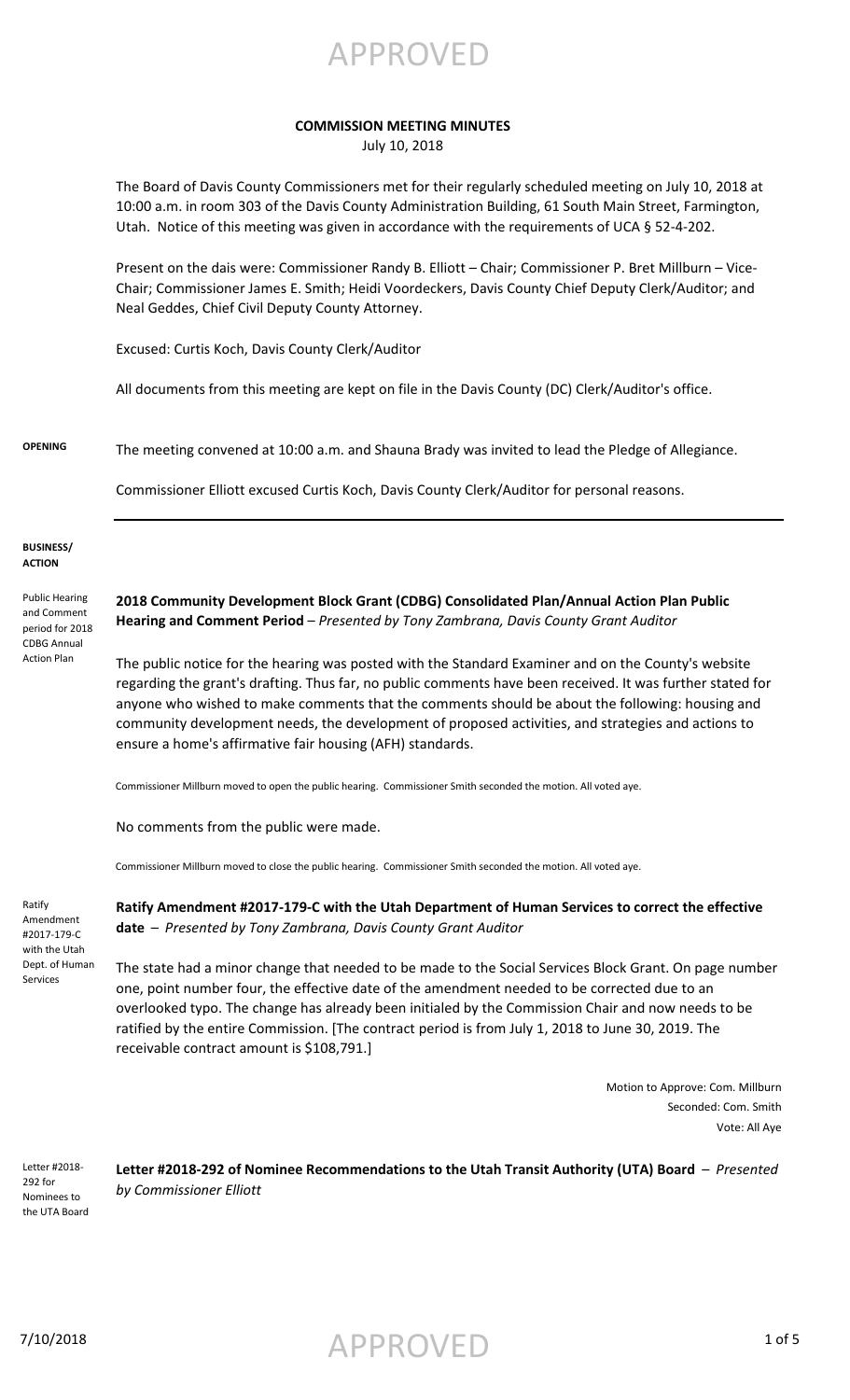## APPROVED

During the last legislative session, it was decided to create a three-member commission for the UTA Board. Davis, Weber, and Box Elder counties worked together to nominate two people to represent this region on the board . Utah and Toolee counties, and Salt Lake county will nominate two people for their regions as well. The submitted names were reviewed by the various county's Human Resource Directors who gave their recommendations. Then the Davis, Weber, and Box Elder commissioners, excluding Commissioner Millburn who submitted his name, met together to finalize the nominations. Commissioner Elliott then read the letter to the governor nominating Commissioner P. Bret Millburn, Davis County Commissioner, and Beth Holbrook, Bountiful City Council, for the UTA Board. Commissioner Millburn was unanimously nominated because of his extensive transportation and UTA knowledge.

Commissioner Millburn abstained from the motion's vote because his name is on the nomination letter.

Motion to Approve: Com. Smith Seconded: Com. Elliott Vote: All Aye

Agreement #2018-293 for the FY19 MCH-PBG Injury Prevention funding

## **Agreement #2018-293 with the Utah Department of Health for the FY19 Maternal and Child Health-Prevention Block Grant (MCH-PBG) Injury Prevention funding** – *Presented by Brian Hatch, Davis County Health Department Director*

The money will be used towards injury prevention, specifically the Safe Kids Coalition, which deals with anything related to child safety such as car seats, seatbelts, etc. The contract period is from July 1, 2018 to June 30, 2019. The receivable contract amount is \$43,762.

> Motion to Approve: Com. Smith Seconded: Com. Millburn Vote: All Aye

Agreement #2018-294 with Bountiful Historical Foundations

## **Agreement #2018-294 with Bountiful Historical Foundations/Bountiful City to provide two busses with drivers for their Historical Homes Tour** – *Presented by Brian Hatch, Davis County Health Department Director*

Every year, in conjunction with the Bountiful Handcart Days, Bountiful City does tours of local historic places. Since a large target audience for this event are seniors, two busses with drivers have been requested for the day to help with transportation. The County will be reimbursed for cost of gas and time assisting with this event. The contract period is from July 21, 2018 to July 21, 2018. The receivable contract amount will be determined after the event.

> Motion to Approve: Com. Millburn Seconded: Com. Smith Vote: All Aye

Agreement #2018-295 with Pride Enterprises, LLC

**Agreement #2018-295 with Pride Enterprises, LLC for screening of dirt on-site at the Legacy Events Center to make usable top soil** – *Presented by Dave Hansen, Davis County Legacy Events Center Director*

Every year, the Events Center purchases and puts nutrient rich sand on the soccer field to help keep the lawn green and to prevent compaction. Currently, there is an excess of sand and top soil in the Legacy Events Center arena. This contract is to have Pride Enterprises screen and mix in composting materials into the arena's extra sand, thereby creating a nutrient rich sand that can then be spread over the soccer fields instead of purchasing sand. The contract period is from July 10, 2018 to Aug. 6, 2018. The payable contract amount is \$7,800.

> Motion to Approve: Com. Smith Seconded: Com. Millburn Vote: All Aye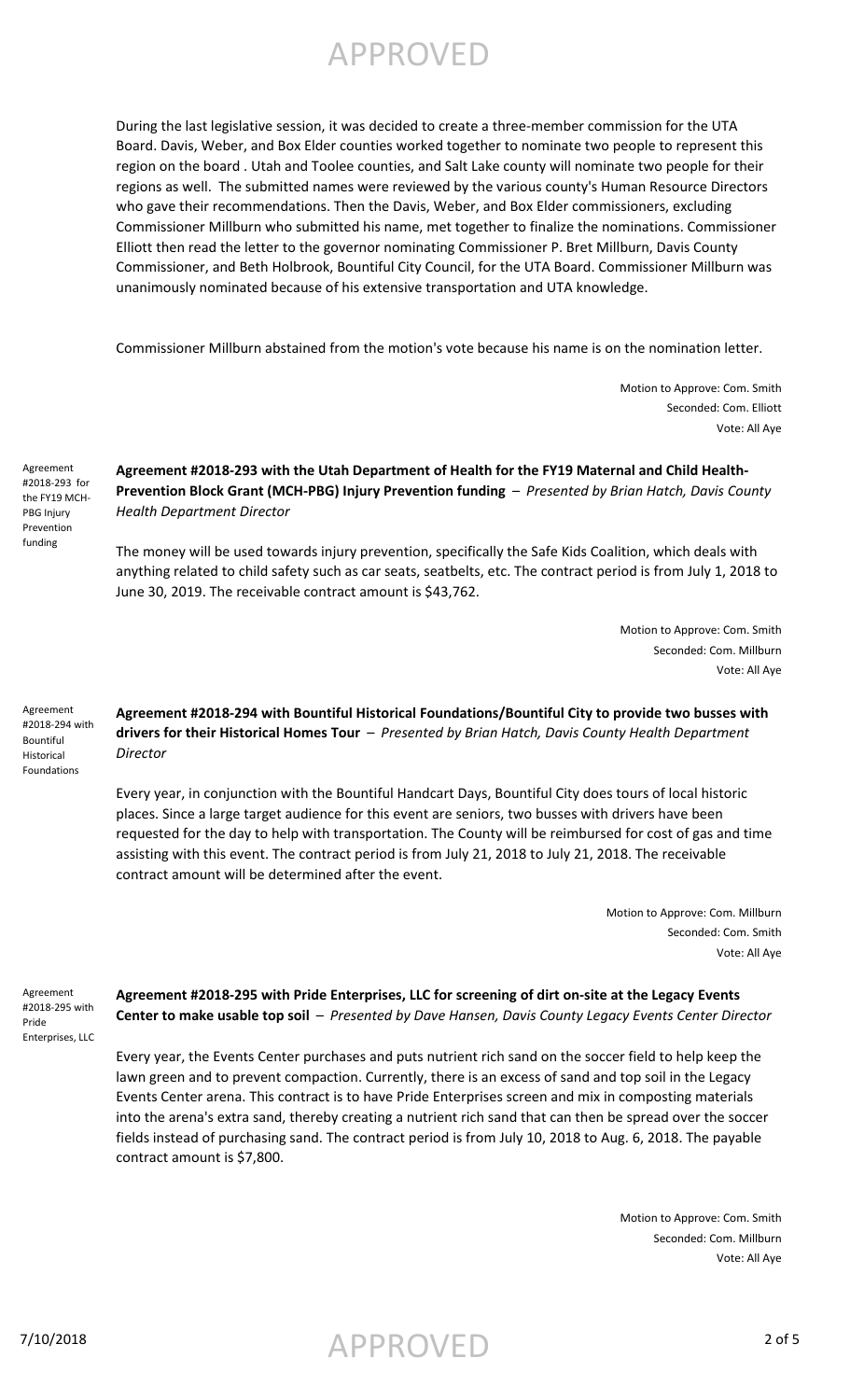APPROVED

Agreement #2018-296 with J. W. Winklepleck to be a barrel man **Agreement #2018-296 with J. W. Winklepleck to be a barrel man (clown) at the 2018 Davis County Fair RMPRA Rodeo** – *Presented by Dave Hansen, Davis County Legacy Events Center Director*

This agreement is for J. W. Winklepleck to be the barrel man, or clown, for the Fair this year. He came recommended by the stock contractor and based on the Legacy Events team's research, it appears that he will do a great job. The contract period is from Aug. 17, 2018 to Aug. 19, 2018. The payable contract amount is \$2,000.

> Motion to Approve: Com. Smith Seconded: Com. Millburn Vote: All Aye

Ordinance #2- 2018 amending 2.42.050

**Ordinance #2-2018 amending 2.42.050 of the Davis County Code regarding disposal of property, notating the members of the Property Committee and the rules surrounding the disposal procedure** – *Presented by Commissioner Millburn*

This ordinance amendment is to clarify who sits on the Property Committee, to align with a recent change in State law. The committee will now consist of the Clerk/Auditor, one member of the Commission, the County Surveyor, the Community & Economic Development (CED) Director and the Public Works Director. Action will be taken in the committee by quorum vote with a quorum being at least three of the five members present.

> Motion to Approve: Com. Millburn Seconded: Com. Smith Vote: All Aye

Commissioner Millburn moved to recess to Board of Canvass. Commissioner Smith seconded the motion. All voted aye.

#### **BOARD OF CANVASS**

Report #2018- 297 of the 2018 Primary Election Canvass

**Report #2018-297 of the 2018 Primary Election Canvass results** – *Presented by Brian McKenzie, Davis County Chief Deputy Clerk/Auditor* 

It has been an eventful year for the Elections side of the Clerk's Office. Over the past year there have been seven statewide initiatives which required the Clerk staff to verify tens of thousands of signatures. During that same time, the Election staff worked with the candidates during the declaration of candidacy time period in addition to having a very active legislative session. The staff also worked with the State and the new election vendor to purchase, prepare, be trained on and create additional trainings for the new election equipment.

A PowerPoint presentation showing the election results was given. See Attachment B.

Statistics for the 2018 primary were compared with the 2016 primary because it was the most recent and most similar to the 2018 primary. The time to complete the election audit decreased from 20 man hours to one man hour, using the new system. The audit also showed 100% accuracy between what the new voting equipment read and what the physical ballot showed. The County notified individuals' whose ballots were not counted and gave them until July 9th at 5 p.m. to bring in the necessary documentation so their ballot could be counted. Around 200 or 250 ballots were resolved resulting in a 20% reduction in the final number of uncounted ballots this year compared to the 2016 Primary election. Voter turnout percentages were based on the number of voters who are eligible to vote in that race.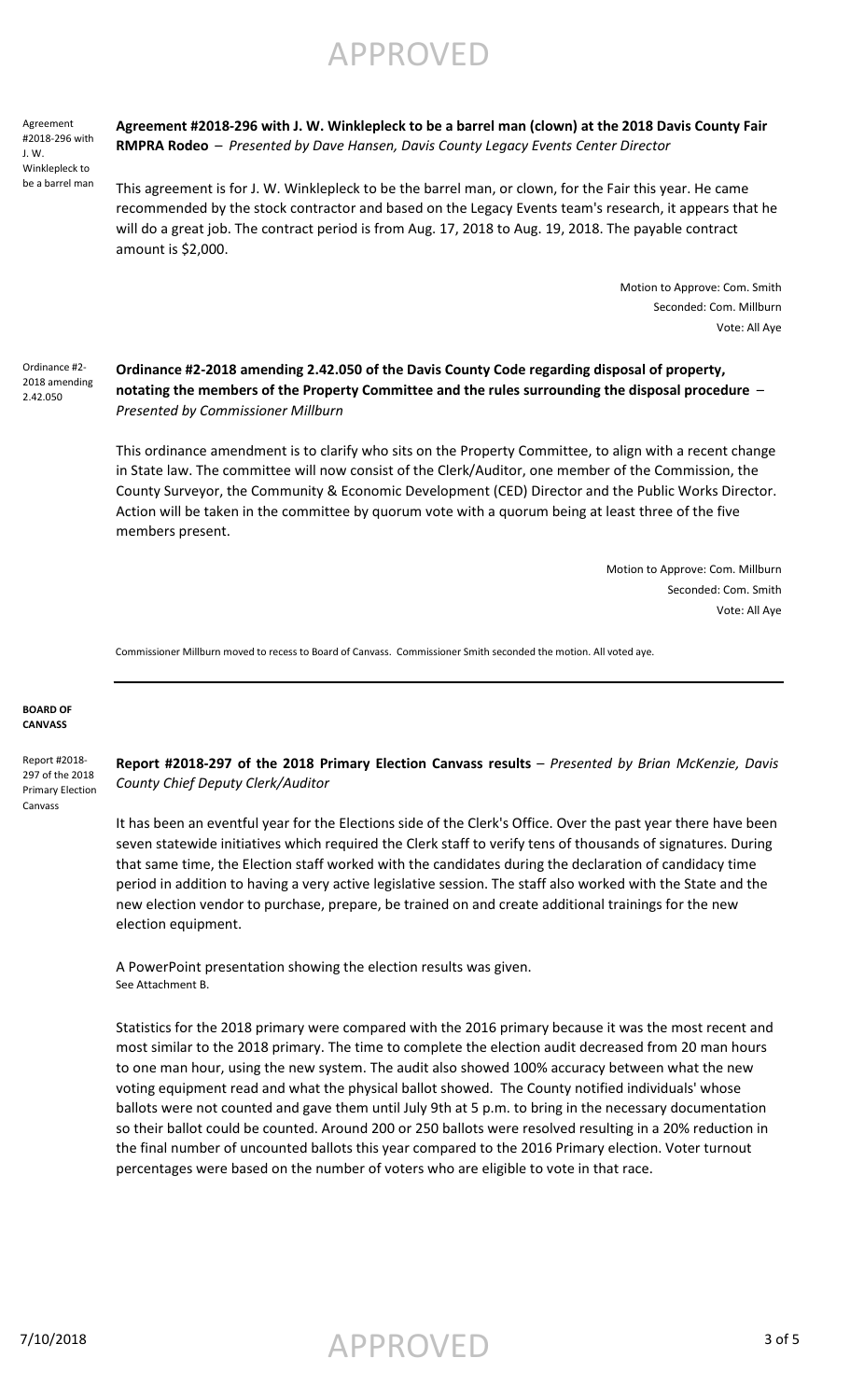APPROVED

The Commission expressed appreciation for the Clerk staff and acknowledged a job well done. Davis County was the first county to report the election results and the Commission said that can be traced to the hard work of the team. In response to a question about a detailed breakdown of the votes by precinct, the Commissioners were told there is a detailed report provided to the public through the County website.

> Motion to Approve: Com. Millburn Seconded: Com. Smith Vote: All Aye

Commissioner Millburn moved to reconvene Commission meeting. Commissioner Smith seconded the motion. All voted aye.

Commissioner Millburn moved to recess to Board of Equalization. Commissioner Smith seconded the motion. All voted aye.

**BOARD OF EQUALIZATION**

Property Tax Register Property Tax Register matters were presented by Heidi Voordeckers, Davis County Chief Deputy Clerk/Auditor as follows:

> Three veteran tax exemption abatements; Treasurer write-off totaling \$1.49; Assessor adjustments for various penalty waiver requests and various assessor initiated corrections.

> > Motion to Approve: Com. Smith Seconded: Com. Millburn Vote: All Aye

Commissioner Millburn moved to reconvene Commission meeting. Commissioner Smith seconded the motion. All voted aye.

#### **CONSENT ITEMS**

Indigent Hardship

Register

**Check Registers** Check Registers were approved. Check Registers

> Motion to Approve: Com. Millburn Seconded: Com. Smith Vote: All Aye

**Indigent Hardship Abatement Register** The Indigent Abatement Register for the following names were presented for approval: Abatement

Bobbie J. Shaver in the amount of \$46.12.

Motion to Approve: Com. Millburn Seconded: Com. Smith Vote: All Aye

Laura Udy in the amount of one half taxes up to \$984.

Motion to Approve: Com. Millburn Seconded: Com. Smith Vote: All Aye

7/10/2018 4 of 5